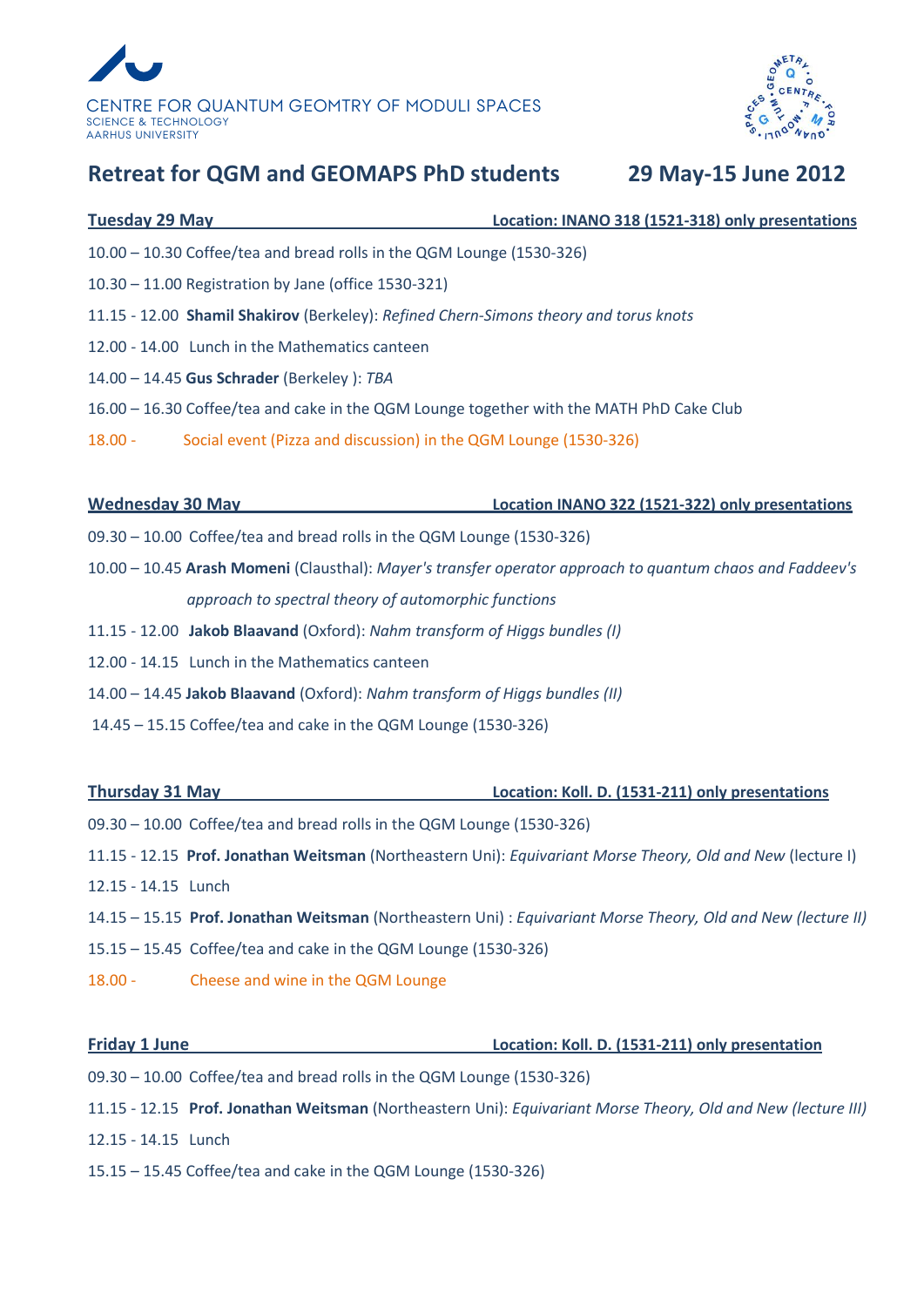



# **Retreat for QGM and GEOMAPS PhD students 29 May-15 June 2012**

| <b>Monday 4 June</b>    | Location: D-03 (1531-019) (all day)                                                              |  |
|-------------------------|--------------------------------------------------------------------------------------------------|--|
| $09.30 - 10.00$         | Coffee/tea and bread rolls in the QGM Lounge (1530-326)                                          |  |
| $10.00 - 10.45$         | Harrold Williams (Berkeley): Introduction to double Bruhat cells and cluster algebras (I)        |  |
| $12.00 - 14.00$         | Lunch                                                                                            |  |
| $14.00 - 14.45$         | Harrold Williams (Berkeley): Introduction to double Bruhat cells and cluster algebras (II)       |  |
| $14.45 - 15.15$         | Coffee/tea and cake in the QGM Lounge (1530-326)                                                 |  |
|                         |                                                                                                  |  |
| <b>Tuesday 5 June</b>   | (Danish holiday - canteen is closed!)<br>Location: Aud. D3 (1531-215) (all day)                  |  |
| $09.30 - 10.00$         | Coffee/tea in QGM Lounge (1530-326)                                                              |  |
| $11.00 - 12.00$         | Prof. Vladimir Fock (Strasbourg): Integrable systems, dimers and affine Lie groups (lecture I)   |  |
| $12.00 - 14.00$         | Lunch                                                                                            |  |
| $14.00 - 15.00$         | Prof. Vladimir Fock (Strasbourg): Integrable systems, dimers and affine Lie groups (lecture II)  |  |
| $16.00 - 16.30$         | Coffee/tea and cake in the QGM Lounge together with the MATH PhD Cake Club                       |  |
|                         |                                                                                                  |  |
| <b>Wednesday 6 June</b> | Location: D-03 (1531-019) (all day)                                                              |  |
| $09.30 - 10.00$         | Coffee/tea and bread rolls in the QGM Lounge (1530-326)                                          |  |
| $10.00 - 10.45$         | <b>Eddie Nijholt</b> (Amsterdam) : Basics of the symmetric group                                 |  |
| $11.00 - 12.00$         | Prof. Vladimir Fock (Strasbourg): Integrable systems, dimers and affine Lie groups (lecture III) |  |
| $12.00 - 14.00$         | Lunch                                                                                            |  |
| $14.00 - 15.00$         | Prof. Vladimir Fock (Strasbourg): Integrable systems, dimers and affine Lie groups (lecture IV)  |  |
| $15.00 - 15.30$         | Coffee/tea and cake in the QGM Lounge (1530-326)                                                 |  |
|                         |                                                                                                  |  |
| <b>Thursday 7 June</b>  | Location: D-03 (1531-019) (all day)                                                              |  |
|                         | 09.30 - 10.00 Coffee/tea and bread rolls in the QGM Lounge (1530-326)                            |  |
| $11.00 - 12.00$         | Prof. Vladimir Fock (Strasbourg): Integrable systems, dimers and affine Lie groups (lecture V)   |  |
| $12.00 - 14.00$         | Lunch                                                                                            |  |
| $14.00 - 15.00$         | Prof. Vladimir Fock (Strasbourg): Integrable systems, dimers and affine Lie groups (lecture VI)  |  |
| $15.00 - 15.30$         | Coffee/tea and cake in the QGM Lounge (1530-326)                                                 |  |
| <b>Friday 8 June</b>    | Location: D-03 (1531-019) (all day)                                                              |  |
| $09.30 - 10.00$         | Coffee/tea and bread rolls in the QGM Lounge (1530-326)                                          |  |
| $10.00 - 10.45$         | Alexander Shapiro (Berkeley): Rational representations of Yangian Y(gl_n)                        |  |
| $11.15 - 12.00$         | Shehryar Sikander (QGM): Moduli of bundles and Hitchin system                                    |  |
| $12.00 - 14.00$         | Lunch                                                                                            |  |
| $14.00 - 14.45$         | Anton Quelle (Amsterdam): Gravitational waves                                                    |  |
| $16.00 - 18.00$         | Summer celebration at Science and Technology                                                     |  |
| $18.30 -$               | QGM Summer Celebration at Restaurant Sechzehn (Früd), Toldbodgade 6, 8000 Aarhus C               |  |